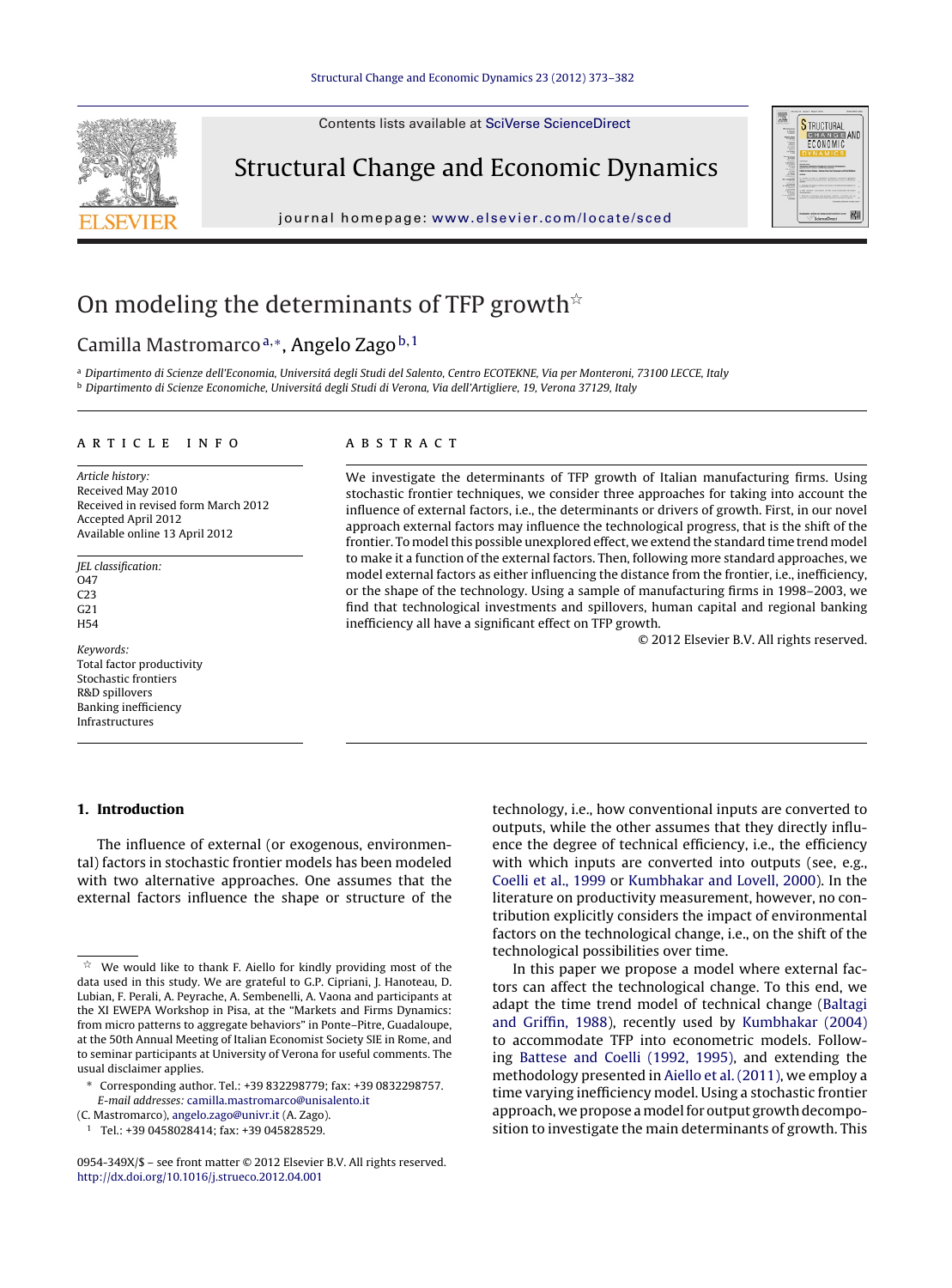allows to distinguish whether environmental factors, i.e., the determinants or drivers of growth, have an impact on the structure of the technology, on the technical efficiency (technological catch-up), or on the technical change.

Researchers interested in estimating productivity can choose from different methodologies, such as nonparametric, parametric, and semiparametric ones, each one with its strengths and weaknesses. [Van](#page--1-0) [Beveren](#page--1-0) [\(2012\),](#page--1-0) for instance, compares fixed effects, instrumental variable, and semiparametric estimators to investigate how they can deal with the methodological issues arising when estimating TFP at the firm level. She considers the well-known simultaneity bias, i.e., when there is correlation between the level of inputs chosen and unobserved productivity shocks; selection bias, which arises when the exit decisions of firms are not taken into account, a bias which is further increased by the use of a balanced panel; omitted price bias, due to the use of industry-level price indices applied to deflate firm-level sales and input expenditure, given that input choices are correlated with unobserved firm-level price differences; and last, the bias introduced by considering data at the firm level in the case of multi-product firms, which would require information on the productmix, product-level output, inputs and prices. [Ackerberg](#page--1-0) et [al.](#page--1-0) [\(2007\)](#page--1-0) provide an excellent technical review of these issues. [Van](#page--1-0) [Beveren](#page--1-0) [\(2012\)](#page--1-0) finds that the semiparametric estimators are to be preferred to both the GMM and fixed effects estimators. However, the choice of which estimator to use will essentially also depend on the data at hand and the underlying assumptions researchers are willing to assume or impose after testing the data.

[Van](#page--1-0) [Biesebroeck](#page--1-0) [\(2007\)](#page--1-0) compares the robustness of five widely used techniques, such as index numbers, data envelopment analysis (DEA), stochastic frontier (SF), instrumental variables (GMM) and semiparametric estimation. Using simulated samples of firms, he introduces randomness via factor price heterogeneity, measurement error, and differences in production technology. He shows that the index number approach produces among the most robust estimates when firms are likely to employ different technologies, unless there is a lot of measurement error. DEA is robust in the productivity level estimation if technology varies across firms and there are variable returns to scale. Given that OLS is generally not advisable due to the simultaneity problem, he shows that SF produces accurate productivity level estimates when productivity differences are constant over time, output is measured accurately, and firms share the same technology. On the other hand, with a lot of measurement error or technological heterogeneity, the GMM estimator provides the most robust productivity level and growth estimates among the parametric methods. Last, semiparametric estimators appear valuable when firms are subject to idiosyncratic productivity shocks that are not entirely transitory. Overall, the SF results tend to be worse than for either GMM or the semiparametric (i.e., [Olley](#page--1-0) [and](#page--1-0) [Pakes,](#page--1-0) [1996\)](#page--1-0) estimators, even though the differences are small. The results of SF, moreover, are weakest when there are no fixed effects in productivity and measurement error in output. Otherwise, the SF method provides good productivity level estimates.

Being aware of the strengths and weaknesses of different TFP estimation methods and given our data, in this paper we develop and apply a new approach for dealing with external variables within a stochastic frontier model which better deals with measurement errors. We believe that this contribution has interest in itself, given the flexibility of SF that is not matched by other techniques. The index number approach, indeed, does not allow to consider external variables, while DEA can deal with external variables using bootstrap techniques but only up to a point, i.e., when they affect either the shape of the frontier or the distance from the frontier. In other words, there are not contributions yet in the non-parametric literature that consider the impact of external variables on technological progress, as we do in this paper. We recognize that problems of productivity estimates robustness are important, and we are aware that the SF method may not be the most robust in all instances. However, we believe that the comparison with other methods goes beyond the scope of this paper, and is left as a topic for future work. In this paper therefore we investigate the effects of the external drivers of growth. Being able to ascertain through which channels the growth drivers affect TFP growth can be interesting for different reasons. Recent contributions of endogenous growth theories, for instance, emphasize the different roles that "appropriate" institutions and policies may play in either backward or advanced economies, and the distinction between innovation activities and adoption of existing technologies from the (world) technology frontier [\(Acemoglu](#page--1-0) et [al.,](#page--1-0) [2006\).](#page--1-0) In this context, low skilled human capital appears better suited to technology adoption, while skilled human capital has a growth enhancing impact which increases with the level of development, i.e., with the proximity to the frontier [\(Vandenbussche](#page--1-0) et [al.,](#page--1-0) [2006\).](#page--1-0) Our approach can be applied to test whether and how education affects productivity. In our study with Italian manufacturing data over the period 1998–2003, for instance, we find that our measure of human capital (i.e., average years of schooling in the labor force) has a negative impact on total factor productivity.<sup>2</sup>

Similar considerations, and those related to the appropriateness of institutional and policy choices, can be extended to consider the role of financial institutions, technological spillovers, and the like. From a policy point of view, finding that investments in economic infrastructures – or in R&D, in information and communication technologies, in foreign direct investments, and so on – have an impact either on technical progress, technological catch-up or factor accumulation has interesting policy implications since it allows to target, for instance, innovating firms. On the other hand, if a policy maker would like to give incentives to adopting firms, those usually located below the frontier, she could investigate on which drivers to base the policy intervention.

<sup>2</sup> Notice that our specific measure of human capital is defined at the firm level and therefore potentially endogenous. Still, we use it because it is an important control variable and a further example of how to take into account these variables in our modeling approach.